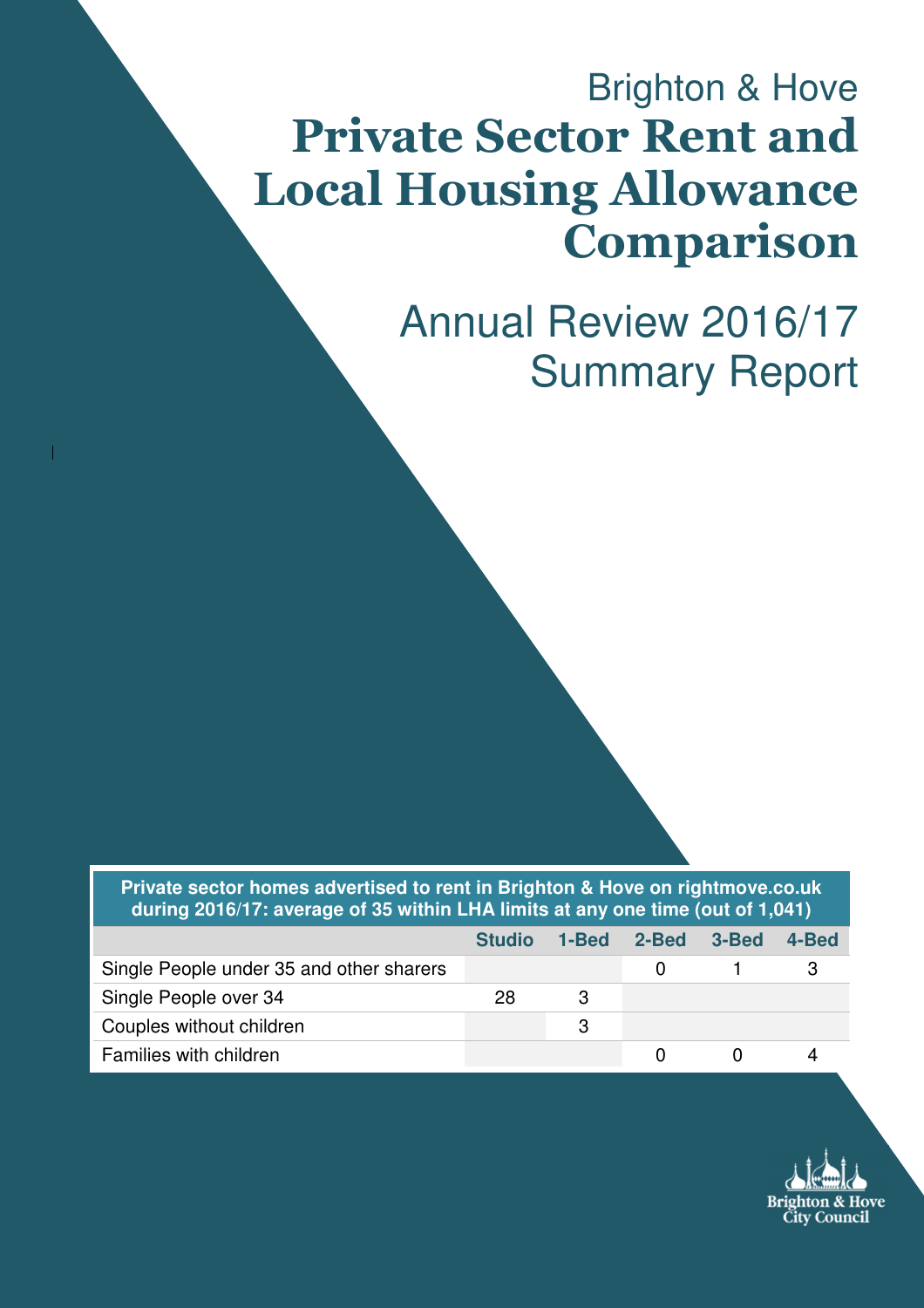## Monthly snapshot of properties advertised in the City

#### **Single people over 34: Studio properties**

The chart shows the number of studio properties counted in the monthly snapshots that were within the 1-bed LHA limit during 2016/17.

The snapshot in April 2016 counted 30 (50% of 60) studios within the LHA limit. Although the number was higher in the next few months, in September it dropped to 12 (30% of 40) but then increased again and in March 2017 there were 31 (33% of 95) within the 1-bed LHA limit.

The chart shows the shortfall between the average advertised cost and the LHA limit for the studio properties counted in the monthly snapshots from April 2016 to March 2017.

Throughout the year the average advertised cost was above the 1-bed LHA limit ranging from £9 shortfall in May and July to £92 shortfall in December.

#### **Couples without children: 1-Bed properties**

The chart shows the number of 1-bed properties counted in the monthly snapshots that were within the 1-bed LHA limit during 2016/17.

At 8 (2% of 324), the snapshot in July counted the highest number of 1-beds within the LHA limit for the year but in other monthly snapshot counts the number of 1-beds within the LHA limit was never above 5.

The chart shows the shortfall between the average advertised cost and the LHA limit for the 1-bed properties counted in the monthly snapshots from April 2016 to March 2017.

Throughout the year the average advertised cost was above the 1-bed LHA limit with shortfalls never less than £240.







Brighton & Hove



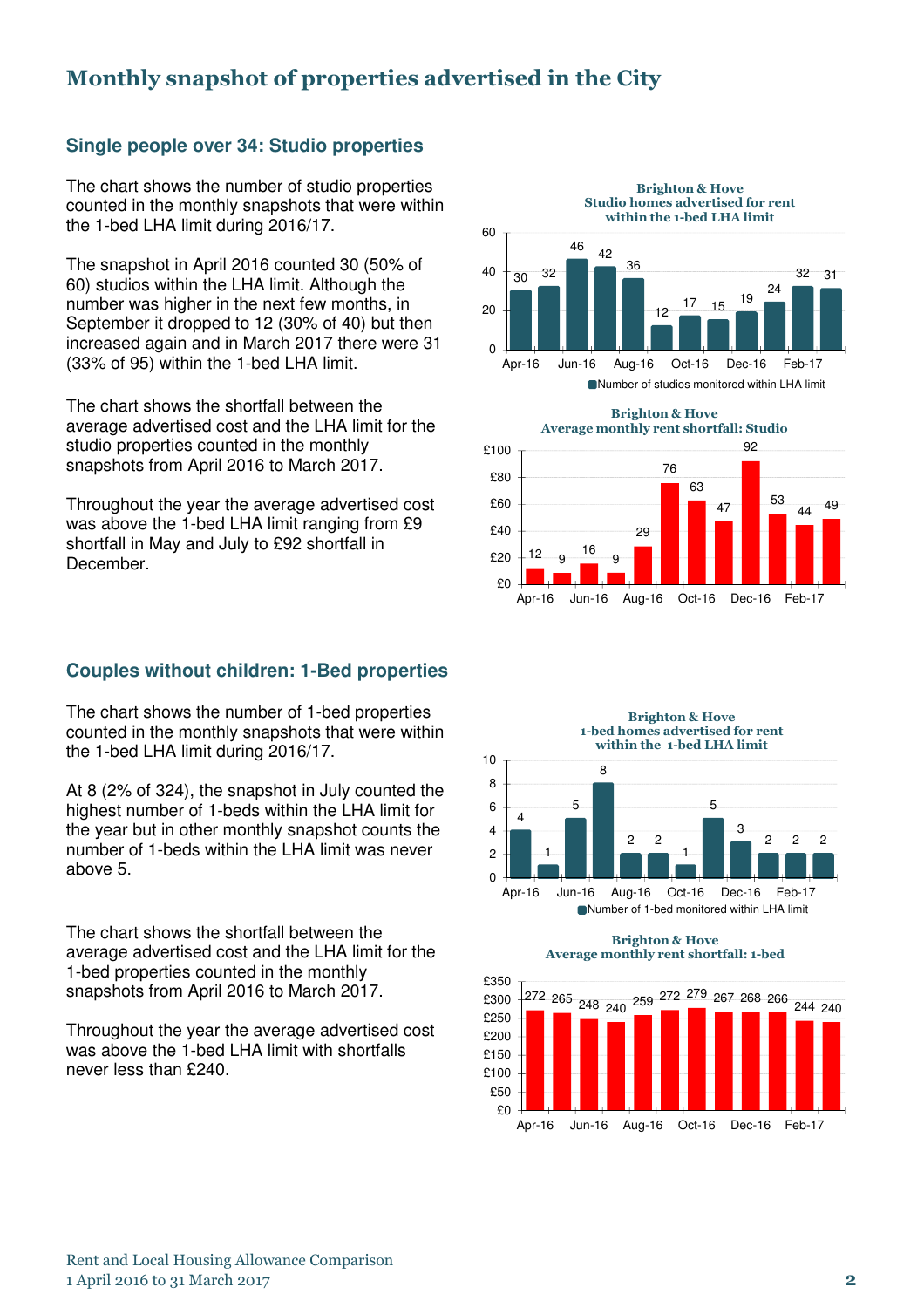#### **Families with Children: 3-Bed properties**

The chart shows the number of 3-bed properties counted in the monthly snapshots that were within the 3-bed LHA limit during 2016/17.

There were just five months during the year when there was a property counted in the snapshot that was within the LHA limit.

The chart shows the shortfall between the average advertised cost and the LHA limit for the 3-bed properties counted in the monthly snapshots from April 2016 to March 2017.

Throughout the year the average advertised cost was above the 3-bed LHA limit with shortfalls ranging from £537 in May to £767 in September.



#### **Single People under 35 and Others Sharing: 4-Bed properties**

The chart shows the number of 4-bed properties counted in the monthly snapshots during 2016/17 that were within the LHA limit calculated for 4 people sharing

The number of 4-beds counted in the monthly snapshots that were within the LHA limit calculated for 4 people sharing ranged from a high of 7 (11% of 63) in October to none in the months of June 2016 and February 2017

The chart shows the shortfall between the average advertised cost to rent the 4-beds counted in the monthly snapshots from April 2016 to March 2017 and the LHA limit calculated for 4 people sharing.

Throughout the year the average advertised cost was above the LHA limit calculated for 4 people sharing with shortfalls ranging from £409 in May to £551 in December.



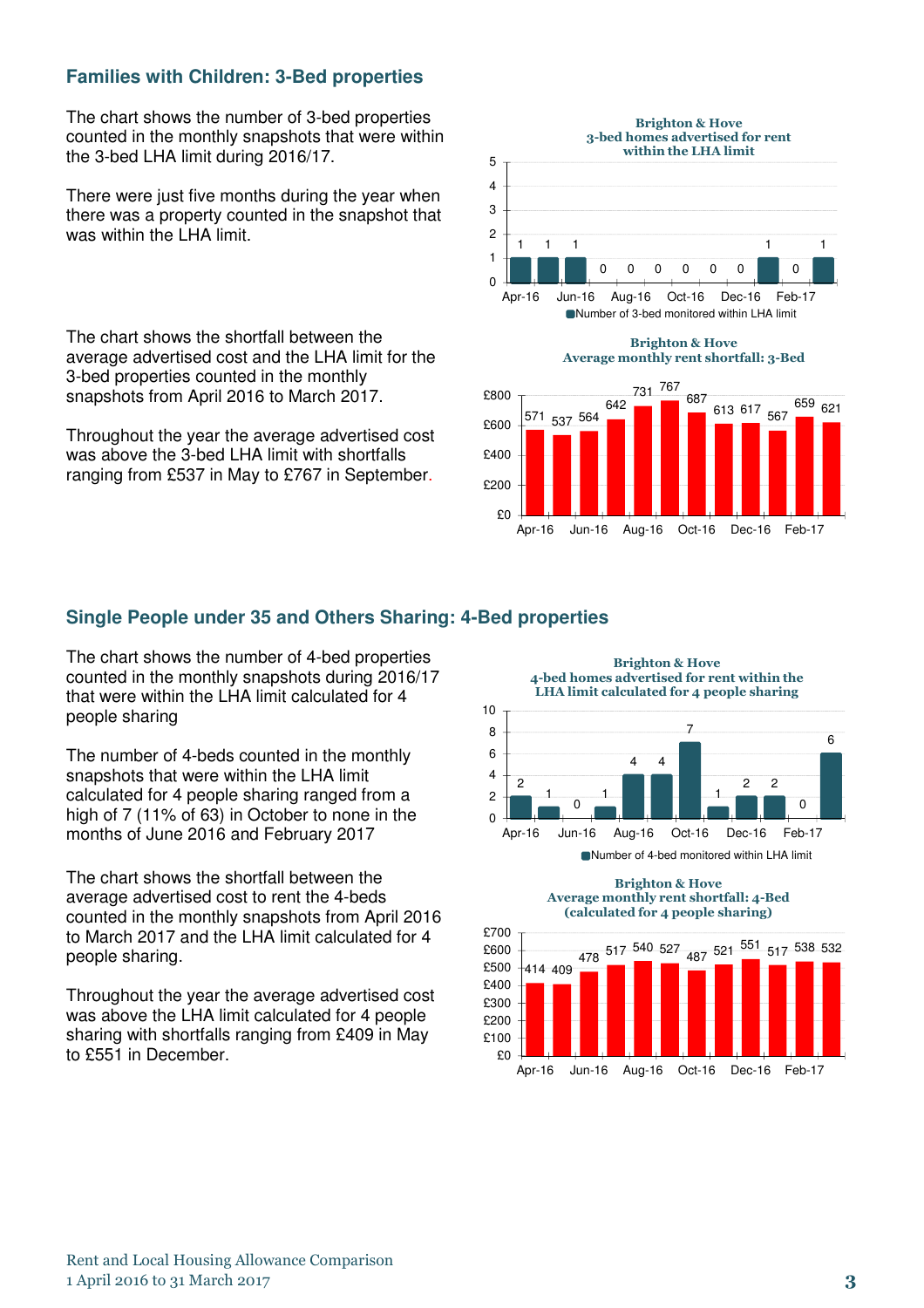## Trends in the private rented sector property market

#### **Number of homes advertised for rent from April 2011 to March 2017**

The chart shows the number of properties counted in the monthly snapshots from April 2011 to March 2017.

Over the years there has been a gradual increase in the number of properties advertised for rent



#### **Number of homes advertised for rent within LHA limits from April 2011 to March 2017**

The chart shows the number of properties counted in the monthly snapshots that were within the relevant LHA limit for the size of property from April 2011 to March 2017.

Over the six years there has been a noticeable fall in the number of properties that are affordable to households in receipt of housing benefit



#### **Percentage of homes advertised for rent within LHA limits from April 2011 to March 2017**

The chart shows the percentage of properties counted in the monthly snapshots that were within the relevant LHA limit for the size of property from April 2011 to March 2017.

Again, it shows the noticeable fall in the number of properties that fall within the LHA rates; from 16% of properties falling within the rates in April 2011 to 3% in March 2017.



#### **Average advertised cost of homes for rent from April 2012 to March 2017**

The chart shows the average advertised cost of renting properties counted in the monthly snapshots from April 2011 to March 2017

It shows an increase in the average advertised cost over the period monitored; from an average of £1,097 in April 2011 to an average of £1,312 in March 2017.

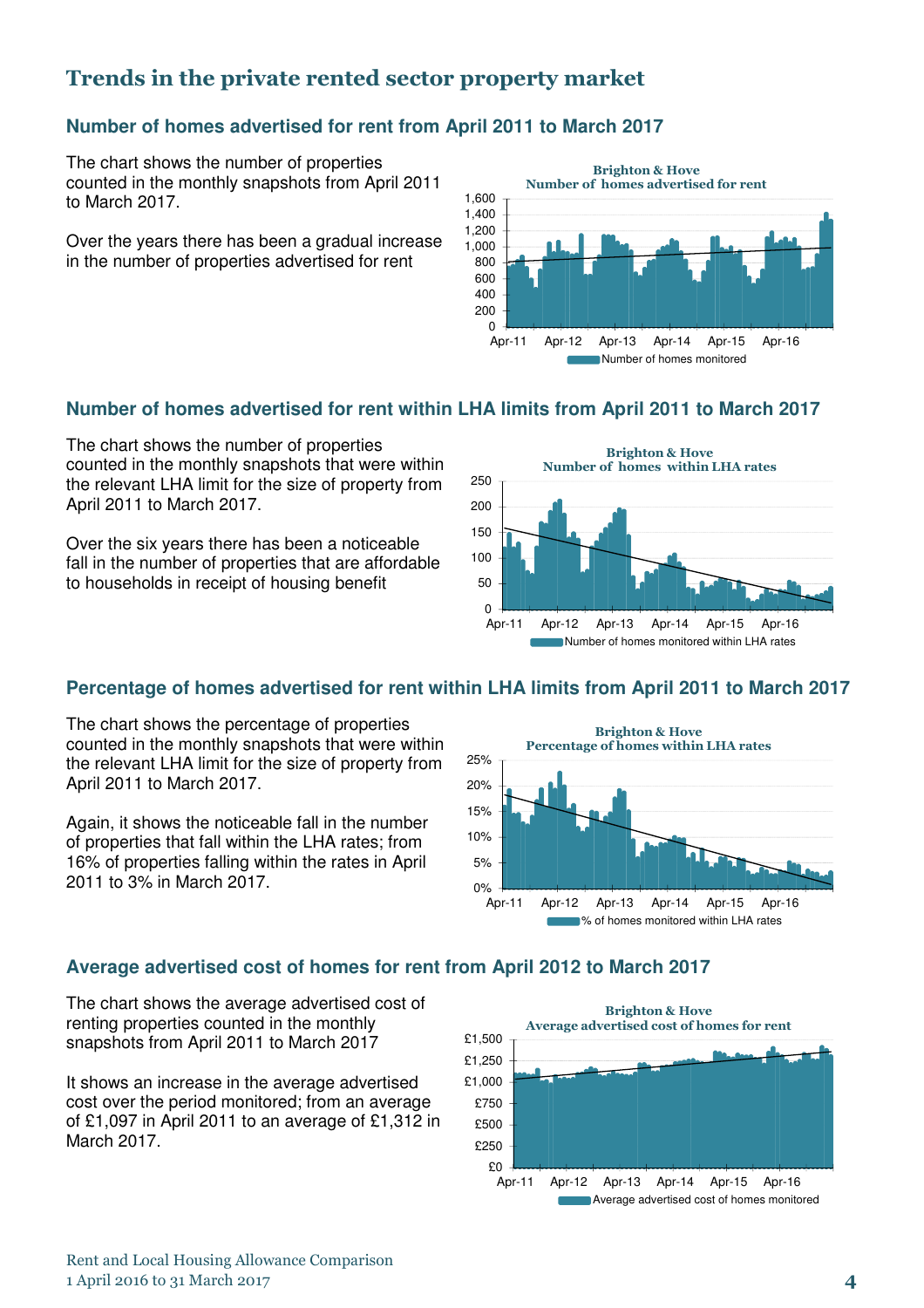#### **Percentage of homes advertised for rent as student lets since April 2012**

The chart shows the percentage of 4-bed properties advertised as student lets counted in the monthly snapshots from April 2012 to March 2017.

It shows an increase in the percentage of properties let for students over the four years with student lets representing 55% of all 4-beds advertised in April 2012 to 61% in March 2017.



## Changes per year since 2011/12

#### **Change in average advertised asking price**

The chart shows the average increase in the monthly rent each year for properties counted in our monthly snapshots since April 2011.

Over the years there has been an annual increase in the average advertised costs to rent across all the different sized properties with 4-bed properties showing the highest increase

**£23.83 £30.43 £45.25 £44.95 £65.37** £0 £20 £40 £60 £80 Studio 1-bed 2-bed 3-bed 4-bed Brighton & Hove Average annual rent increase: April 2011 to March 2017

#### **Comparison with the Consumers Price Index (CPI) and Retail Price Index (RPI)**

The chart compares the average annual rent inflation to the CPI and RPI indices.

The cost to rent all the different sized properties continues to increase at a greater rate than both the CPI and the RPI indices.



### Methodology

This Annual Review brings together data collected on a monthly basis from properties advertised on the Rightmove website from April 2011 to March 2017 (inclusive). The monitoring took the form of monthly snapshots and therefore properties may have been included more than once whilst other properties that were advertised on the weeks that data was not collected will have been missed. The figures in this Annual Review do not always add up due to rounding up or down when working out the averages.